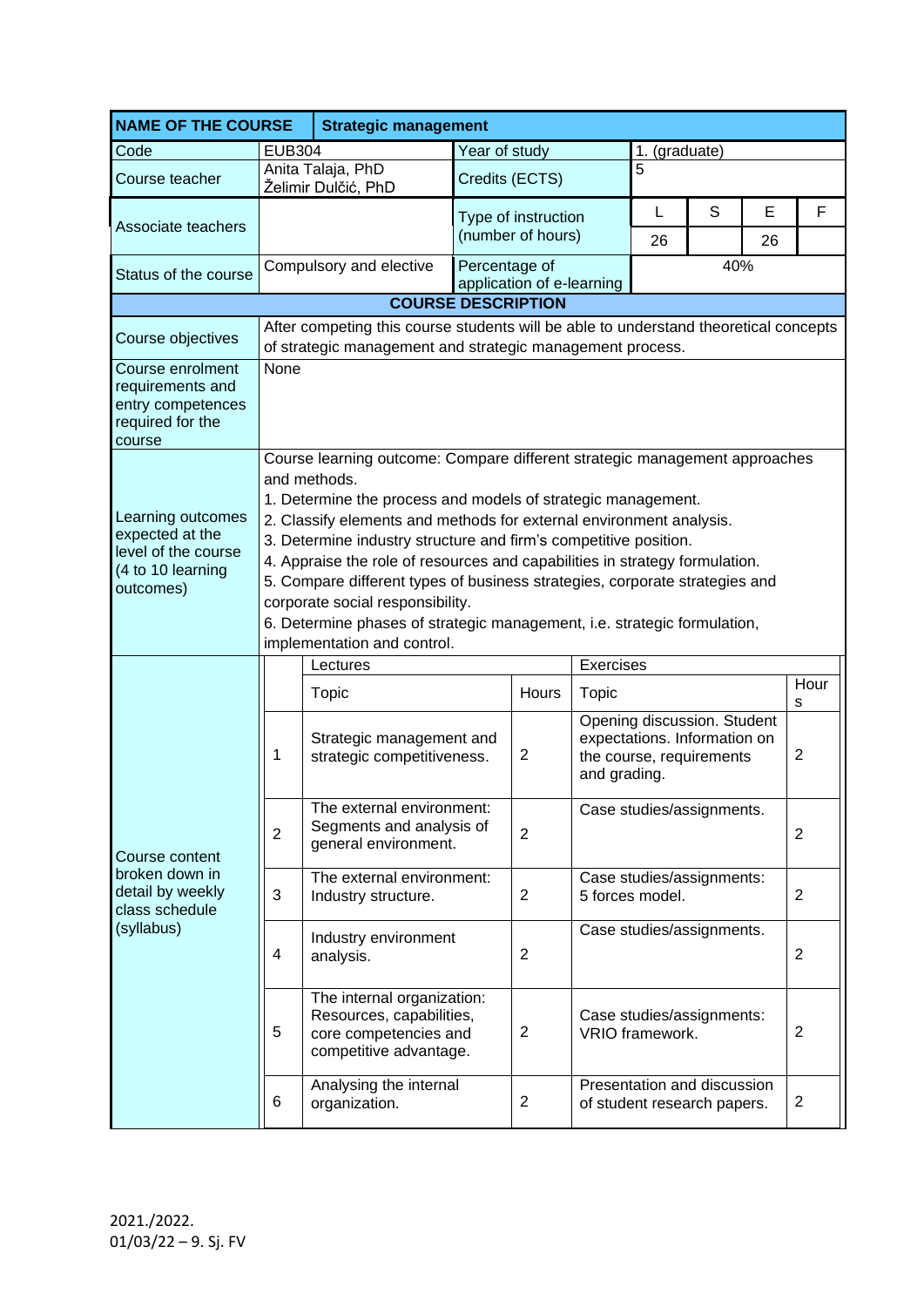|                                                                                                                                                    | Business-level strategy -<br>definition, types and<br>$\overline{7}$<br>purpose.                                                                                                                                                                                                                                                                                                                                                                 |                                                                                      |                              |                  | $\overline{2}$                                                                     |                                                            |                                        | Presentation and discussion<br>of student research papers. |                | $\overline{2}$ |                |
|----------------------------------------------------------------------------------------------------------------------------------------------------|--------------------------------------------------------------------------------------------------------------------------------------------------------------------------------------------------------------------------------------------------------------------------------------------------------------------------------------------------------------------------------------------------------------------------------------------------|--------------------------------------------------------------------------------------|------------------------------|------------------|------------------------------------------------------------------------------------|------------------------------------------------------------|----------------------------------------|------------------------------------------------------------|----------------|----------------|----------------|
|                                                                                                                                                    | 8                                                                                                                                                                                                                                                                                                                                                                                                                                                | Corporate strategies:<br>Vertical integration and<br>corporate diversification.      |                              | $\overline{2}$   |                                                                                    | Case studies/assignments.                                  |                                        |                                                            | $\overline{2}$ |                |                |
|                                                                                                                                                    | 9                                                                                                                                                                                                                                                                                                                                                                                                                                                | Corporate strategies:<br>and acquisitions.                                           | Strategic alliances; Mergers | $\overline{2}$   |                                                                                    | Presentation and discussion<br>of student research papers. |                                        | $\overline{2}$                                             |                |                |                |
|                                                                                                                                                    | 10                                                                                                                                                                                                                                                                                                                                                                                                                                               | Strategic corporate social<br>responsibility -<br>characteristics and<br>principles. |                              | $\overline{2}$   |                                                                                    | Presentation and discussion<br>of student research papers. |                                        |                                                            | 2              |                |                |
|                                                                                                                                                    | 11                                                                                                                                                                                                                                                                                                                                                                                                                                               | Strategy formulation.<br>Strategic choice.                                           |                              |                  | $\overline{2}$                                                                     |                                                            | Case studies/assignments.              |                                                            |                |                | $\overline{2}$ |
|                                                                                                                                                    | 12                                                                                                                                                                                                                                                                                                                                                                                                                                               |                                                                                      | Strategy implementation.     |                  |                                                                                    |                                                            |                                        | Presentation and discussion<br>of student research papers. |                |                | 2              |
|                                                                                                                                                    | 13                                                                                                                                                                                                                                                                                                                                                                                                                                               | Strategic control -<br>processes, types and levels<br>of control.                    |                              |                  | $\overline{2}$                                                                     |                                                            |                                        | Case studies/assignments.                                  |                |                | 2              |
|                                                                                                                                                    | $\Box$ lectures                                                                                                                                                                                                                                                                                                                                                                                                                                  |                                                                                      |                              |                  |                                                                                    |                                                            |                                        |                                                            |                |                |                |
|                                                                                                                                                    | □ seminars and workshops                                                                                                                                                                                                                                                                                                                                                                                                                         |                                                                                      |                              |                  | $\Box$ independent assignments<br>$\Box$ multimedia                                |                                                            |                                        |                                                            |                |                |                |
| Format of<br>instruction                                                                                                                           | $\Box$ exercises                                                                                                                                                                                                                                                                                                                                                                                                                                 |                                                                                      |                              |                  | $\Box$ laboratory                                                                  |                                                            |                                        |                                                            |                |                |                |
|                                                                                                                                                    | $\Box$ on line in entirety<br>$\Box$ partial e-learning                                                                                                                                                                                                                                                                                                                                                                                          |                                                                                      |                              |                  | $\Box$ work with mentor                                                            |                                                            |                                        |                                                            |                |                |                |
|                                                                                                                                                    | $\Box$ field work                                                                                                                                                                                                                                                                                                                                                                                                                                |                                                                                      |                              |                  |                                                                                    |                                                            | $\Box$ guest lecturer                  |                                                            |                |                |                |
|                                                                                                                                                    | Requirement for the successful completion of the course is 70% of class attendance                                                                                                                                                                                                                                                                                                                                                               |                                                                                      |                              |                  |                                                                                    |                                                            |                                        |                                                            |                |                |                |
| <b>Student</b><br>responsibilities                                                                                                                 | for regular, full-time students.                                                                                                                                                                                                                                                                                                                                                                                                                 |                                                                                      |                              |                  |                                                                                    |                                                            |                                        |                                                            |                |                |                |
|                                                                                                                                                    |                                                                                                                                                                                                                                                                                                                                                                                                                                                  |                                                                                      |                              |                  | Students should also participate in case studies/assignments and present an essay. |                                                            |                                        |                                                            |                |                |                |
| Screening student                                                                                                                                  | Class<br>attendance                                                                                                                                                                                                                                                                                                                                                                                                                              |                                                                                      | 0.5<br><b>ECTS</b>           | Research         |                                                                                    |                                                            |                                        | <b>Practical training</b>                                  |                |                |                |
| work (name the<br>proportion of ECTS<br>credits for each<br>activity so that the<br>total number of<br><b>ECTS</b> credits is<br>equal to the ECTS | Experimental<br>work                                                                                                                                                                                                                                                                                                                                                                                                                             |                                                                                      |                              | Report           |                                                                                    |                                                            |                                        | Case<br>studies/assignme   0.5 ECTS<br>nts                 |                |                |                |
|                                                                                                                                                    | Essay                                                                                                                                                                                                                                                                                                                                                                                                                                            |                                                                                      |                              | Seminar<br>essay |                                                                                    | 2 ECTS                                                     |                                        | Individual<br>evaluations<br>(Other)                       |                | 2 ECTS         |                |
|                                                                                                                                                    | Tests                                                                                                                                                                                                                                                                                                                                                                                                                                            |                                                                                      |                              | Oral exam        |                                                                                    |                                                            |                                        | (Other)                                                    |                |                |                |
| value of the course)                                                                                                                               |                                                                                                                                                                                                                                                                                                                                                                                                                                                  | Written exam                                                                         |                              | Project          |                                                                                    |                                                            |                                        | (Other)                                                    |                |                |                |
| Grading and<br>evaluating student<br>work in class and at<br>the final exam                                                                        | Two individual evaluations are organized during the semester. Final grade is formed<br>following way: two individual evaluations during the semester or the final cumulative<br>individual evaluation at the end of the semester - 40% of the grade, seminar (essay)<br>- 40% of the grade, case studies/assignments - 20% of the grade.<br>Grading intervals: 50-60% pass (2); 61-75% good (3); 76-85% very good (4), 86-<br>100 excellent (5). |                                                                                      |                              |                  |                                                                                    |                                                            |                                        |                                                            |                |                |                |
| <b>Required literature</b><br>(available in the                                                                                                    | <b>Title</b>                                                                                                                                                                                                                                                                                                                                                                                                                                     |                                                                                      |                              |                  |                                                                                    | <b>Number of</b><br>copies in<br>the library               | <b>Availability via</b><br>other media |                                                            |                |                |                |